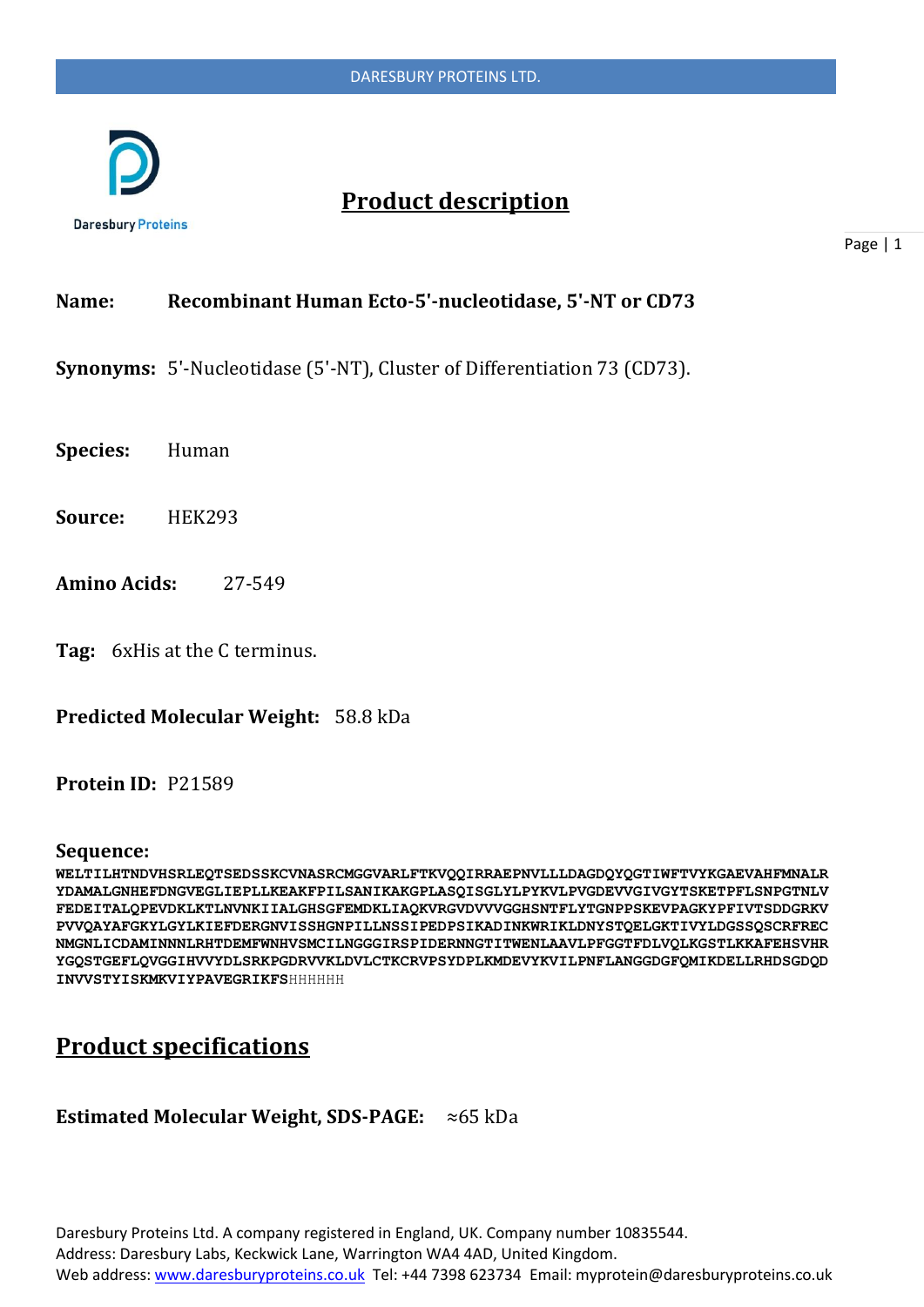**Grade & Purity:** >95% as estimated by SDS-PAGE stained with Instant Blue Stain (Expedeon).



Endotoxins: Less than 0.1 ng/µg (1 IEU/µg), as measured by LAL method.

**Formulation:** PBS 20% Glycerol

### **Shipping**

Product is shipped either on dry or wet ice or frozen gel packs. Upon receipt, store at -20°C to -70°C.

## **Product application and Storage**

**Storage:** The protein should be stored at -20°C to -70°C preferably in small aliquots to avoid repeated freeze-thaw cycles.

**Stability:** At least 12 months at -20°C to -70°C and at least 1 month at 2°C to 8°C.

**Application Note: For research purposes only. Not for use in humans.**

Page | 2